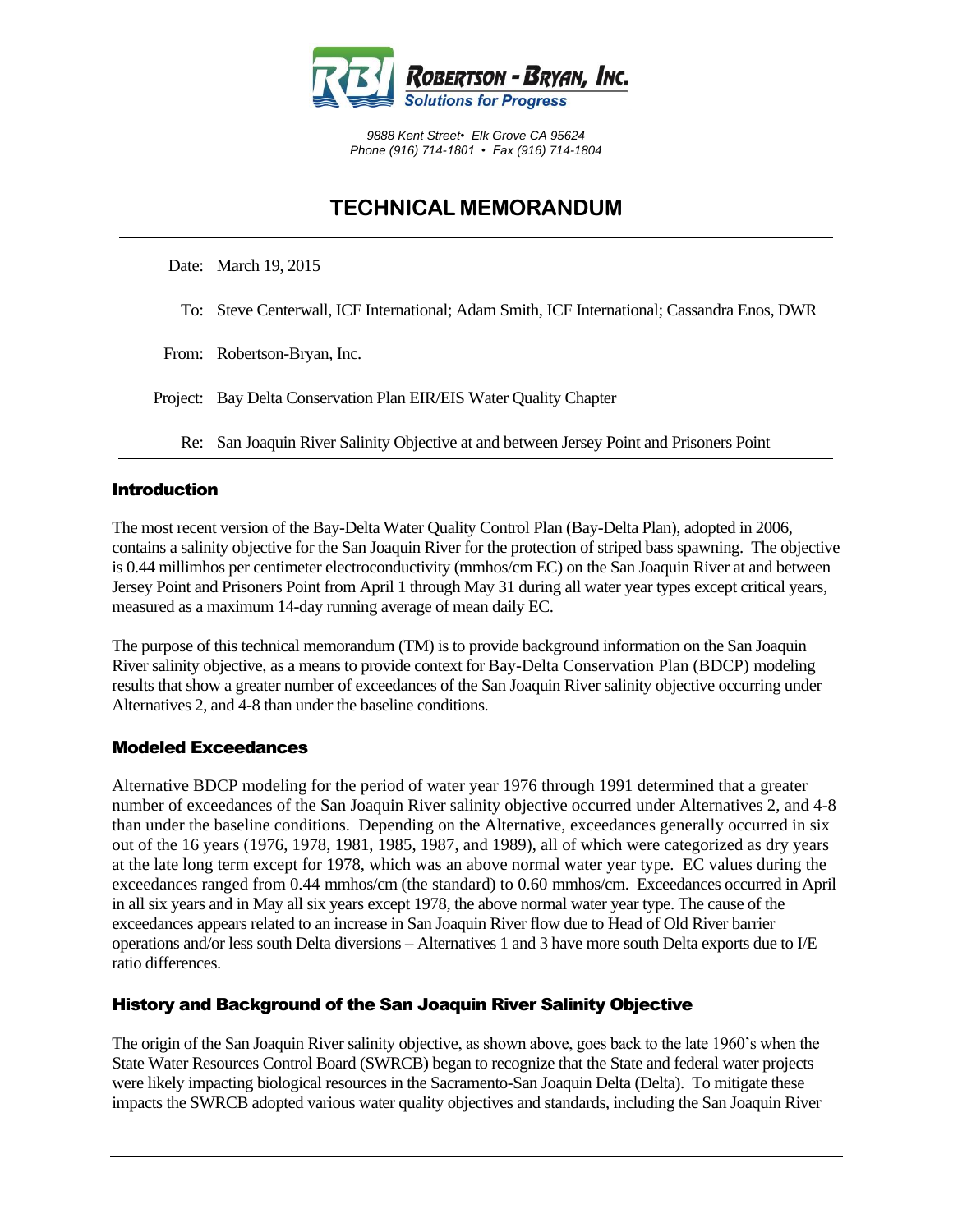salinity objective, which were intended to ensure the continued viability of aquatic resources in the Delta. The San Joaquin River salinity objective was specifically adopted to protect striped bass and was modified several times from its initial adoption in 1967 through 1995.

On June 14, 1967 the SWRCB adopted Supplemental Water Quality Control Policy 68-17 (Policy 68-17). Policy 68-17 contained the following water quality objective, which used chloride as the indicator of salinity and was primarily for the protection of neomysis, an important prey species for striped bass: At Jersey Point in the San Joaquin River and at Emmaton in the Sacramento River, an average mean daily chloride content of 200 parts per million or less for a period of at least 10 consecutive days each year during the period April 1 through May 31, except in dry and critical years.

On July 28, 1971 the SWRCB adopted Water Right Decision 1379, which included the first standard specifically for the protection of striped bass spawning. The standard was: for five weeks after the water temperature at Antioch reaches 60° F the mean daily salinities in the San Joaquin River at the Antioch Water Works Intake and at Prisoners Point shall not exceed 1.5 mmhos/cm EC and 0.55 mmhos/cm EC, (approximately 1,000 and 350 mg/l TDS, respectively).

On August 16, 1978 the SWRCB adopted both the 1978 Delta Plan and Water Rights Decision 1485 (D-1485). The 1978 Delta Plan included water quality objectives intended to protect municipal and industrial, agricultural, and fish and wildlife beneficial uses in the Delta, and fish and wildlife beneficial uses in Suisun Marsh. D-1485 was adopted as the primary means to implement the 1978 Delta Plan. Both the 1978 Delta Plan and D-1485 were specifically intended to provide water quality standards in the Delta that resulted in water quality as good as the levels which would have been available had the State and federal water projects not been constructed. The San Joaquin River salinity objective included in D-1485 was designed to maintain the Striped Bass Index (CDFW's monitoring based index which was and continues to be the primary means of evaluating the overall condition of striped bass over time) at a long-term average equivalent to the so-called "without project condition." Specifically for the protection of striped bass spawning, D-1485 established a salinity objective of 0.55 mmhos/cm EC at Prisoners Point on the San Joaquin River. The objective was measured as the average of mean daily EC for the period April 1 through May 5, and was applicable in all water year types.

On May 1, 1991 the SWRCB adopted the 1991 Bay-Delta Plan. In recognition that striped bass populations were continuing to decline and previous salinity objectives were not achieving their intended and expected results the 1991 Bay-Delta Plan revised the San Joaquin River salinity objective to 0.44 mmhos/cm EC at Prisoners Point from April 1 through May 31 (or until spawning has ended) during all water year types, measured as a maximum 14-day running average of mean daily EC. This revision reduced the salinity concentration and extended the compliance period as compared to the 1978 plan.

On May 20, 1995 the SWRCB adopted the 1995 Bay-Delta Plan, which again altered the San Joaquin River salinity objective. Revisions included alteration of: 1) the compliance location, which was expanded from the San Joaquin River at Prisoners Point to the San Joaquin River at and between Jersey Point and Prisoners Point, 2) the water year types, which eliminated compliance of the objective during critical water year types, and 3) the compliance period, which eliminated the "or until spawning has ended" language.

The 2006 Bay-Delta Plan did not include any revisions to the San Joaquin River salinity objective. The SWRCB is currently working towards a substantial update and modification of the Bay-Delta Plan; however, there does not appear to be any discussion of altering the San Joaquin River salinity objective. Therefore, the current version of the San Joaquin River salinity objective has remained unchanged since 1995 and there appears to be low probability that the SWRCB will alter it in the near future.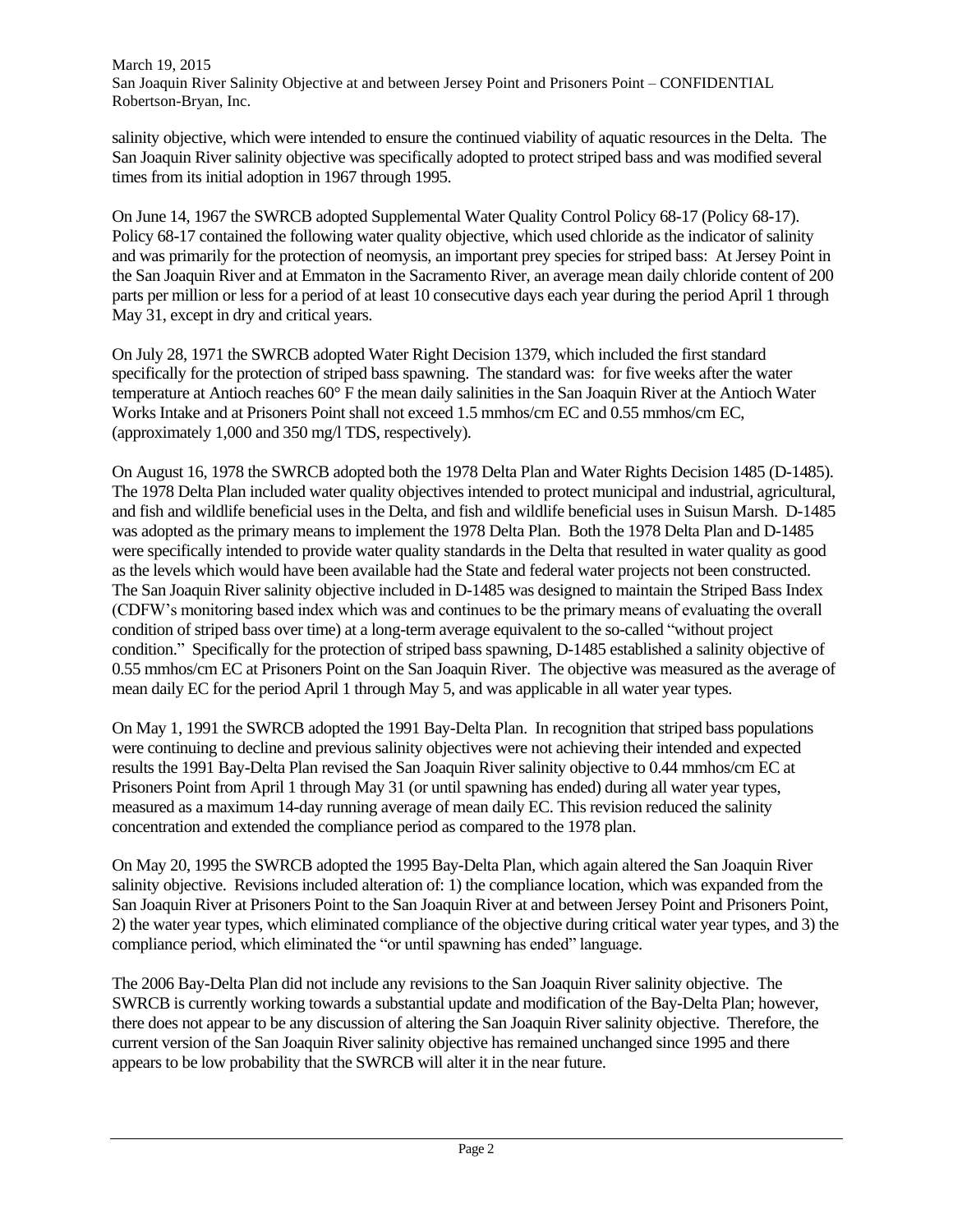## Striped Bass in the Delta

Striped bass (*Morone saxatilis)* is an introduced (i.e., non-native) species in California that was first planted in the Delta in 1879 (Moyle 2002). Shelby (1917) called the successful introduction of striped bass on the West Coast of California "one of the greatest feats of acclimation of new species of fish in the history of fishculture..." Striped bass populations were strong from their introduction into the Delta in the late 1800s through the early and mid 1900s, as evidenced by the species supporting important commercial (late 1800s and early 1900s) and recreational fisheries (mid 1900s) (Chadwick 1968). However, by the end of the 1970's the Bay-Delta striped bass population began a period of steep decline, which has continued despite increased scrutiny and evolving protection measures aimed at striped bass.

Current striped bass population estimates continue to be at historically low levels. The 2014 striped bass total index was 0.3 (combined Delta and Suisun Marsh indexes), which is equal to the lowest on record, dating back to 1959 when the index was first compiled. As a point of reference, the water quality objectives of D-1485 were designed to maintain the striped bass index at a long-term average of 79.

### Striped Bass Spawning in the Delta

Striped bass are an anadromous fish that spends the majority of its life in saltwater, returning to freshwater to spawn. While in saltwater, the Bay-Delta striped bass population is concentrated in San Pablo Bay, San Francisco Bay, and the Pacific Ocean (Moyle 2002). Spawning occurs in the spring, peaking between May and early June but can begin as early as April (Moyle 2002). Historically, the majority of spawning occurred in two main areas, the Sacramento River between Isleton and Butte City and the San Joaquin River between Antioch and Venice Island (Farley 1966); however, specific locations are dictated on an annual basis dependant on water temperature, river flow, and salinity (Moyle 2002). Approximately one-half to two-thirds of striped bass spawning occurs in the Sacramento River system, while the remainder spawn in the Delta and the lower San Joaquin River below Vernalis (BDOC 1993). Important spawning areas in the San Joaquin River include the area between Antioch Bridge and the mouth of Middle River (BDOC 1993). Successful spawning in the San Joaquin River upstream of the Delta occurs mainly during years of high flow, when runoff dilutes the irrigation water that makes up most of the river's flow (Moyle 2002).

Striped bass spawn in freshwater; consequently, salinity is an important factor in where they spawn. Therefore, the reach of the San Joaquin River between the Prisoners Point (i.e., Venice Island) and Jersey Island (near the Antioch Bridge) is considered an important spawning area for striped bass. The area downstream of the Prisoners Point has reduced salinity due to fresh water from the Sacramento and Mokelumne rivers diluting the saltier San Joaquin River and the area upstream of the Antioch Bridge is typically less impacted by salt water intrusion.

Several research studies have evaluated the impacts of salinity on striped bass spawning in the Delta. Radke and Turner (1967) determined that in 1966 striped bass did not migrate through salinities in the eastern Delta when EC exceeded 0.55 mmhos/cm (likely the basis for the standard included in Water Right 1379). The IEP (1987), using historical striped bass spawning surveys, determined that the majority of spawning occurred where EC was less than 0.30 mmhos/cm. In several of the drier years (i.e., 1968, 1972, 1976, and 1977), when salinity intruded into the Delta, striped bass spawning shifted upstream, but not necessarily high enough to avoid higher salinities, as evidenced by the fact that about 25% of spawning occurred in salinities between 1.5 and 1.8 mmhos/cm in 1972 and between 3.0 and 6.0 mmhos/cm in 1977 (IEP 1987). Because there are likely dry year impacts to striped bass other than those attributable to increased salinity (e.g., altered hydrology, increased entrainment, impacts to food web productivity), the extent to which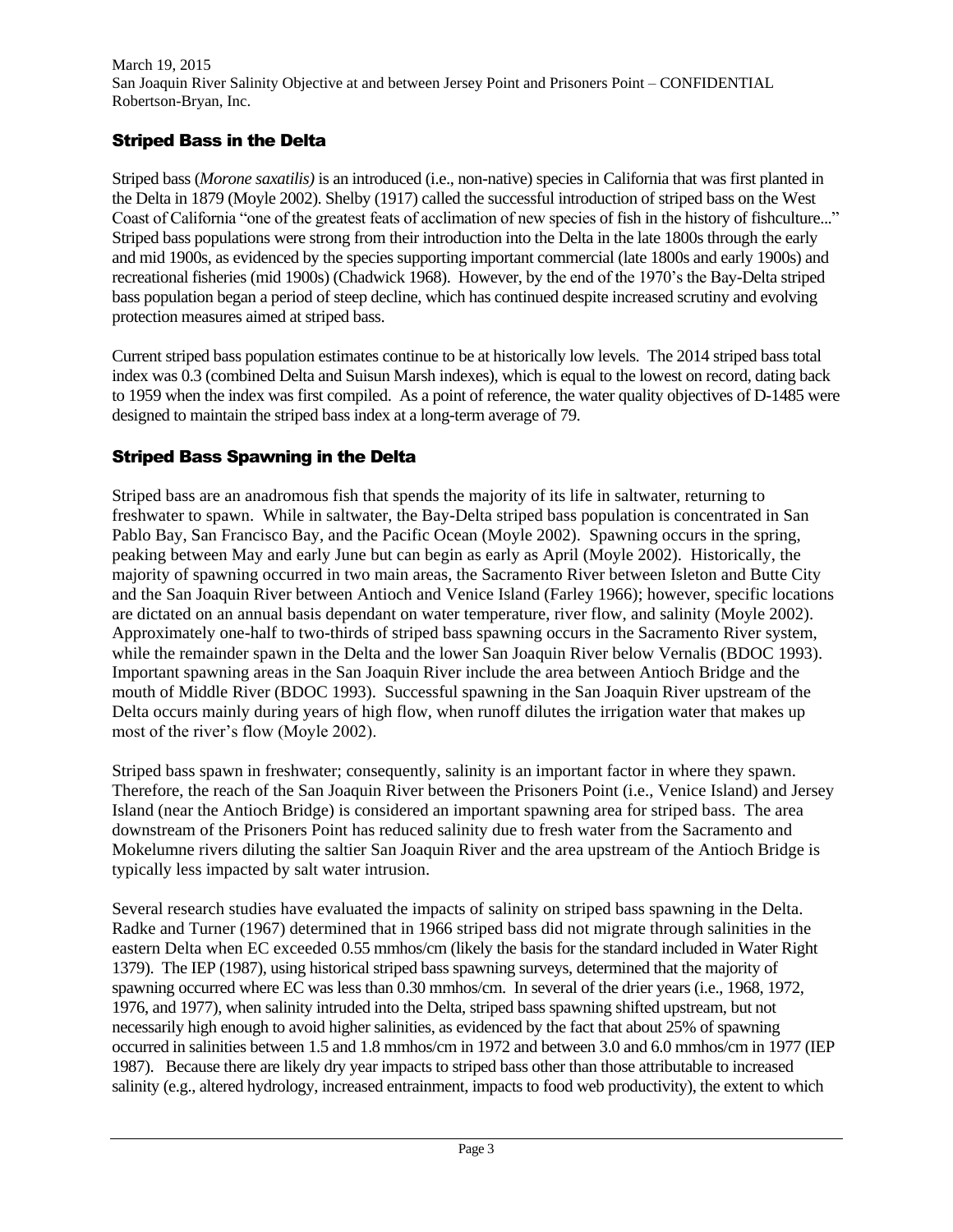age 0+ striped bass were affected by the increased salinity is not known, however, it is worth noting that the results of the striped bass index in 1972 and 1977 were the lowest recorded at the time of each survey, respectively. Turner (1976) assessed striped bass spawning in the Sacramento and San Joaquin rivers from 1963 to 1973 and concluded that in the Delta, striped bass generally spawn where the water is very fresh (<200 mg/l TDS (approximately 0.31 mmhos/cm EC)). Turner went on to state that "at least in the short run though, water that fresh is not that essential, as spawning occurred in approximately the same location in 1968 and 1972, despite ocean derived salinities reaching 1,500 mg/l TDS" (approximately 2.3 mmhos/cm EC). Turner concluded that "while salinity within the ranges discussed above (i.e., 0.31 to 2.3 mmhos/cm EC) apparently does not increase egg mortality and has at most a limited short term effect on the location of spawning, the longer term effect of such salinities is uncertain. Striped bass have a pronounced tendency to return to the same spawning area each year, and thus might respond little to occasional less than optimum salinity conditions. Yet, regular occurrence of the same salinity could reduce spawning in the area gradually, due to accumulative effects of either small differences in survival or migratory preferences."

In addition to the field studies discussed above, laboratory studies have been conducted to determine potential impacts of increased salinity on striped bass egg and larvae survival. Turner and Farley (1971) indicated that ECs up to 1.5 mmhos/cm do not adversely affect egg survival. Fay et al. (1983) in a literature review of tolerance and optimal values on striped bass concluded that striped bass eggs tolerate salinity ranging from 0 to 15.6 mmhos/cm EC with optimal salinity ranging from 2.3 to 4.7 mmhos/cm EC. Fay et al. (1983) also concluded that striped bass larval stages tolerate salinity ranging from 0 to 23.4 mmhos/cm EC with optimum salinity ranging from 5.3 to 52.7 mmhos/cm EC.

### **Conclusions**

Based on the conclusions of Turner (1976) and IEP (1987), higher salinities in the San Joaquin River at and between Jersey Point and Prisoners Point, as modeled for Alternatives 2 and 4-8, have the potential to affect the location of where striped bass spawn. However, the significance of a shift in the location of where striped bass spawn is difficult to evaluate and further research on potential impacts may be necessary to fully understand how exceedances of the San Joaquin River salinity objective could affect striped bass populations.

### **References**

BDOC. 1993. Draft Briefing Paper on Introduced Fish, Wildlife, and Plants in the San Francisco Bay/Sacramento-San Joaquin Delta Estuary. Bay-Delta Oversight Council, Calif. Resources Agency, Sacramento, 33 pp.

Chadwick, H. K. 1968. Mortality rates in the California striped bass population. California Fish Game 54(4):228-246.

Farley, T. C. 1966. Striped bass, Roccus saxatilis, spawning in the Sacramento-San Joaquin River systems during 1963 and 1964. Calif. Fish Game, Fish. Bull. 136: 28-43.

Fay, C.W., R.J. Neves, and G.B. Pardue. 1983. Species profiles: life histories and environmental requirements of coastal fishes and invertebrates (mid-Atlantic): striped bass. U.S. Fish and Wildlife Service Biological Services Program FWS/OBS 82(11.8). 36 pp.

Interagency Ecological Program. 1987. Factors affecting striped bass abundance in the Sacramento-San Joaquin River system. Technical Report 20.